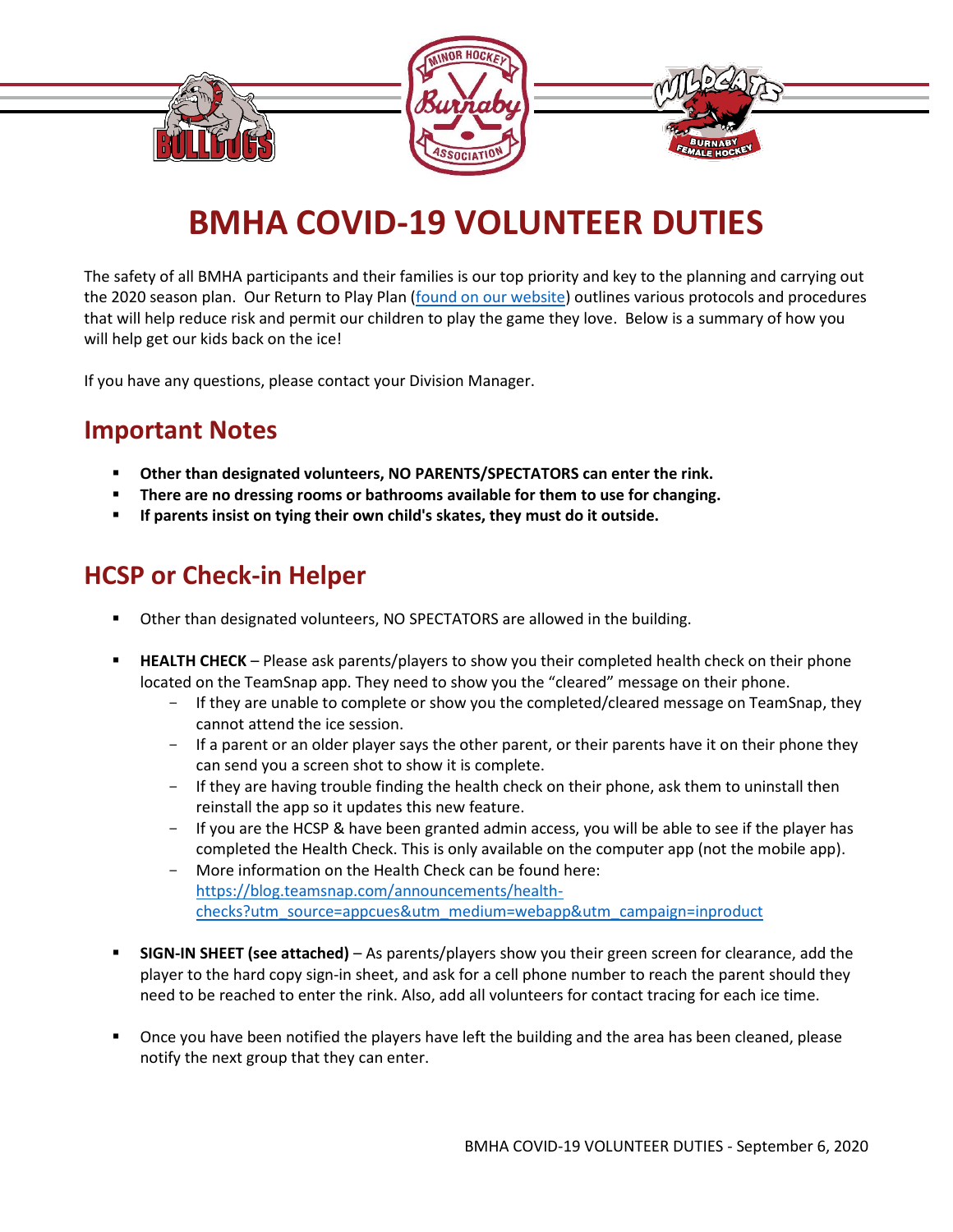

#### **Helpers 1, 2 & 3**

- Please bring your own personal mask to use.
- You will collect players from the front door once they have signed in and usher them to a spot in the lobby bench area.
	- Please make sure you take them to the furthest point away (which will be the point closest to the entrance to the ice), and then with each player arriving work backwards towards the checkin point to eliminate kids walking past each other.
	- Use alternating sides of the seating area to seat kids so the opposite can be cleaned. (Imagine an invisible wall between the middle row of benches).
- Help tie skates for players who may need assistance, especially the younger ones. If the player is not from your own family, wearing a mask is mandatory.
- Once players are in the lobby bench area, you will make sure they are 2 meters apart and social distancing. They are to stay on the chair or bench and must remain there. No wandering about. They need to remain seated until Coaches invite players on to the ice.
- Players enter the rink through the end gates. Please open the gates for players to enter. Once all players and coaches are on the ice, close and secure the gates once all players are on the ice.
- During the ice session, please stay in the lobby bench areas to make sure unauthorized people are not in the area.
- Once the session is complete, you need to open the gate for the players and coaches. Once all skaters have left the ice, be sure to close and secure the end gate. Any damage by the gates being improperly closed during ice cleaning may be at BMHA cost.
- When Players exit the building make sure they leave through the EXIT doors. Once all players have left, (MUST BE WITHIN 15 MINS) you will wipe down the lobby benches, player rinkside benches, and top of boards where water bottles were placed that, and any other area that was used during the ice session with supplies located by the exit doors (if supplies are running low, please notify the City Arena staff)
- Ensure each player is being connected to a parent or guardian before they are allowed to leave. Adhering to the "Rule of Two", two volunteers must wait with players until they are picked up.
- Once the players have left the building and the area has been cleaned, please notify the next HCSP/Check-in Helper that all is clear so the next group can enter, and the next set of volunteers can take over.